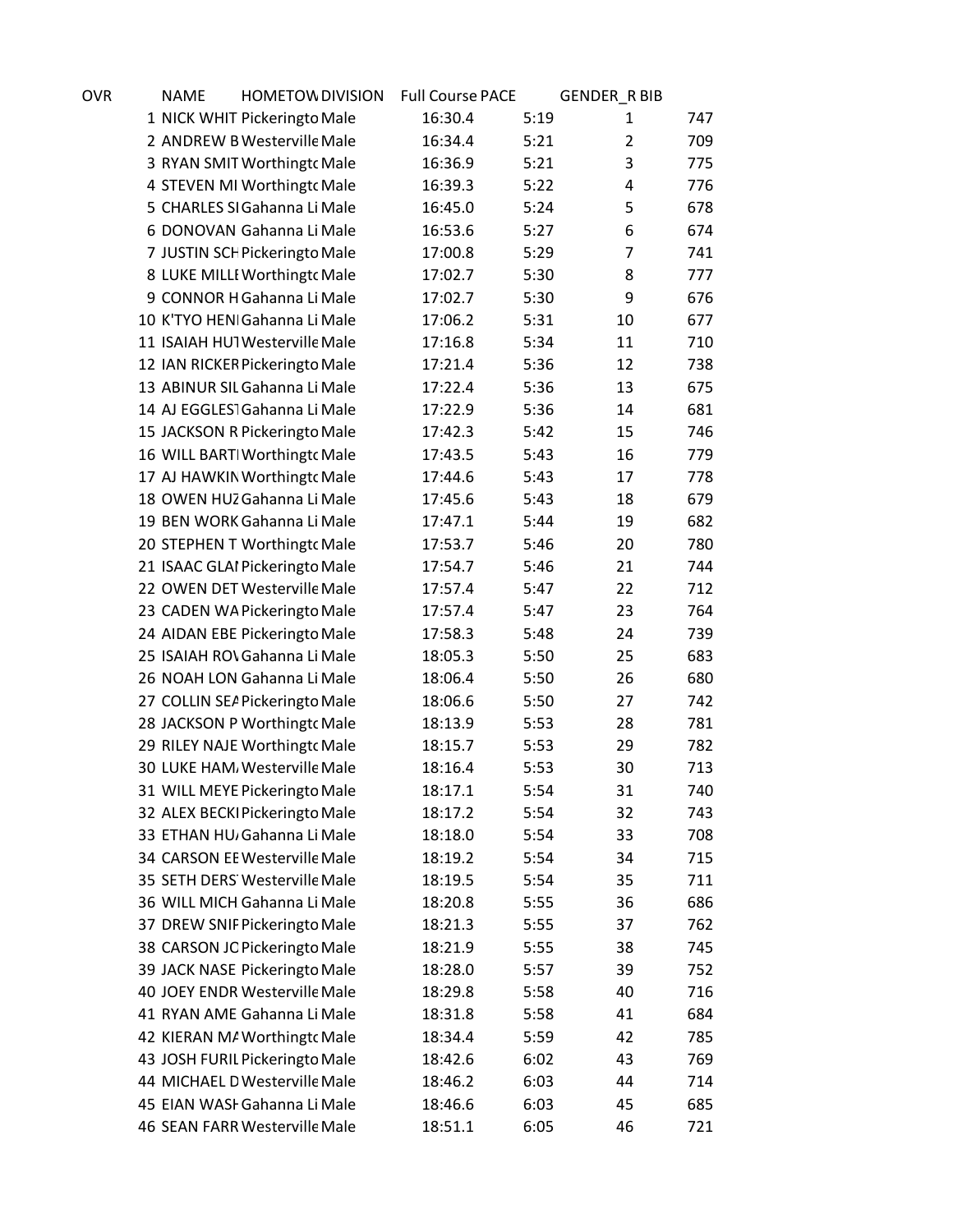| 47 GRANT TUI Pickeringto Male  | 18:53.3 | 6:05 | 47 | 763 |
|--------------------------------|---------|------|----|-----|
| 48 HUDSON IV Westerville Male  | 18:55.6 | 6:06 | 48 | 717 |
| 49 LEVI KNUTI Worthingt cMale  | 18:56.3 | 6:06 | 49 | 783 |
| 50 JAMES DAY Gahanna Li Male   | 18:56.9 | 6:06 | 50 | 689 |
| 51 PETER ZHO Pickeringto Male  | 19:03.5 | 6:09 | 51 | 757 |
| 52 MITCHELL I Worthingt cMale  | 19:06.7 | 6:10 | 52 | 789 |
| 53 MATTHEW Gahanna Li Male     | 19:12.9 | 6:12 | 53 | 692 |
| 54 COLIN HUD Westerville Male  | 19:14.7 | 6:12 | 54 | 720 |
| 55 ROBERT HC Westerville Male  | 19:21.8 | 6:14 | 55 | 718 |
| 56 CARSON SA Pickeringto Male  | 19:24.5 | 6:15 | 56 | 761 |
| 57 MURPHY H Gahanna Li Male    | 19:25.0 | 6:15 | 57 | 691 |
| 58 ZACH ROGI Westerville Male  | 19:26.4 | 6:16 | 58 | 719 |
| 59 LIAM HOLL Westerville Male  | 19:26.9 | 6:16 | 59 | 723 |
| 60 KAI DAGES Westerville Male  | 19:29.0 | 6:17 | 60 | 724 |
| 61 NICK BAUG Worthingt cMale   | 19:31.4 | 6:18 | 61 | 784 |
| 62 LUKE COMI Worthingt cMale   | 19:32.6 | 6:18 | 62 | 786 |
| 63 PATRICK LC Westerville Male | 19:36.2 | 6:19 | 63 | 725 |
| 64 GAVIN PAP Gahanna Li Male   | 19:40.5 | 6:20 | 64 | 687 |
| 65 JOSH LUND Pickeringto Male  | 19:41.6 | 6:21 | 65 | 773 |
| 66 GRIFFIN HC Westerville Male | 19:42.0 | 6:21 | 66 | 727 |
| 67 BEN AMBLI Worthingt cMale   | 19:46.0 | 6:22 | 67 | 787 |
| 68 ERIC BOGG Pickeringto Male  | 19:46.0 | 6:22 | 68 | 767 |
| 69 CAIDEN CA Gahanna Li Male   | 19:55.0 | 6:25 | 69 | 690 |
| 70 MARK FON Worthingt cMale    | 19:57.0 | 6:26 | 70 | 788 |
| 71 NOLAN WI Pickeringto Male   | 19:57.6 | 6:26 | 71 | 756 |
| 72 NATHAN M Pickeringto Male   | 20:01.3 | 6:27 | 72 | 751 |
| 73 JARED WILI Worthingt  Male  | 20:01.3 | 6:27 | 73 | 790 |
| 74 GEORGE FA Worthingt cMale   | 20:03.0 | 6:28 | 74 | 794 |
| 75 MARK FERI Westerville Male  | 20:11.4 | 6:30 | 75 | 722 |
| 76 GAVIN CRC Worthingt cMale   | 20:12.7 | 6:31 | 76 | 793 |
| 77 OWEN MAI Worthingt cMale    | 20:12.9 | 6:31 | 77 | 797 |
| 78 BILAL CHAL Worthingto Male  | 20:13.7 | 6:31 | 78 | 791 |
| 79 MAX LONG Westerville Male   | 20:14.5 | 6:31 | 79 | 726 |
| 80 SAM PREST Pickeringto Male  | 20:24.9 | 6:35 | 80 | 774 |
| 81 ALEX GARB Worthingto Male   | 20:26.9 | 6:35 | 81 | 799 |
| 82 DYLAN SW, Worthingto Male   | 20:30.7 | 6:37 | 82 | 792 |
| 83 DAVID CRE Gahanna Li Male   | 20:31.2 | 6:37 | 83 | 688 |
| 84 ISAAC HOP Pickeringto Male  | 20:33.0 | 6:37 | 84 | 772 |
| 85 HUNTER B/ Pickeringto Male  | 20:41.2 | 6:40 | 85 | 766 |
| 86 MAX WHIT Pickeringto Male   | 20:44.5 | 6:41 | 86 | 765 |
| 87 AIDAN MAI Westerville Male  | 20:54.1 | 6:44 | 87 | 737 |
| 88 JACKSON S Pickeringto Male  | 20:58.3 | 6:46 | 88 | 755 |
| 89 SAM KENT Worthingt Male     | 20:59.8 | 6:46 | 89 | 798 |
| 90 RYAN O'M/ Pickeringto Male  | 21:07.3 | 6:48 | 90 | 760 |
| 91 MARK RICE Worthingt cMale   | 21:20.1 | 6:53 | 91 | 800 |
| 92 AIDEN TEEI Westerville Male | 21:20.9 | 6:53 | 92 | 728 |
| 93 ADAM HEL Pickeringto Male   | 21:23.0 | 6:53 | 93 | 770 |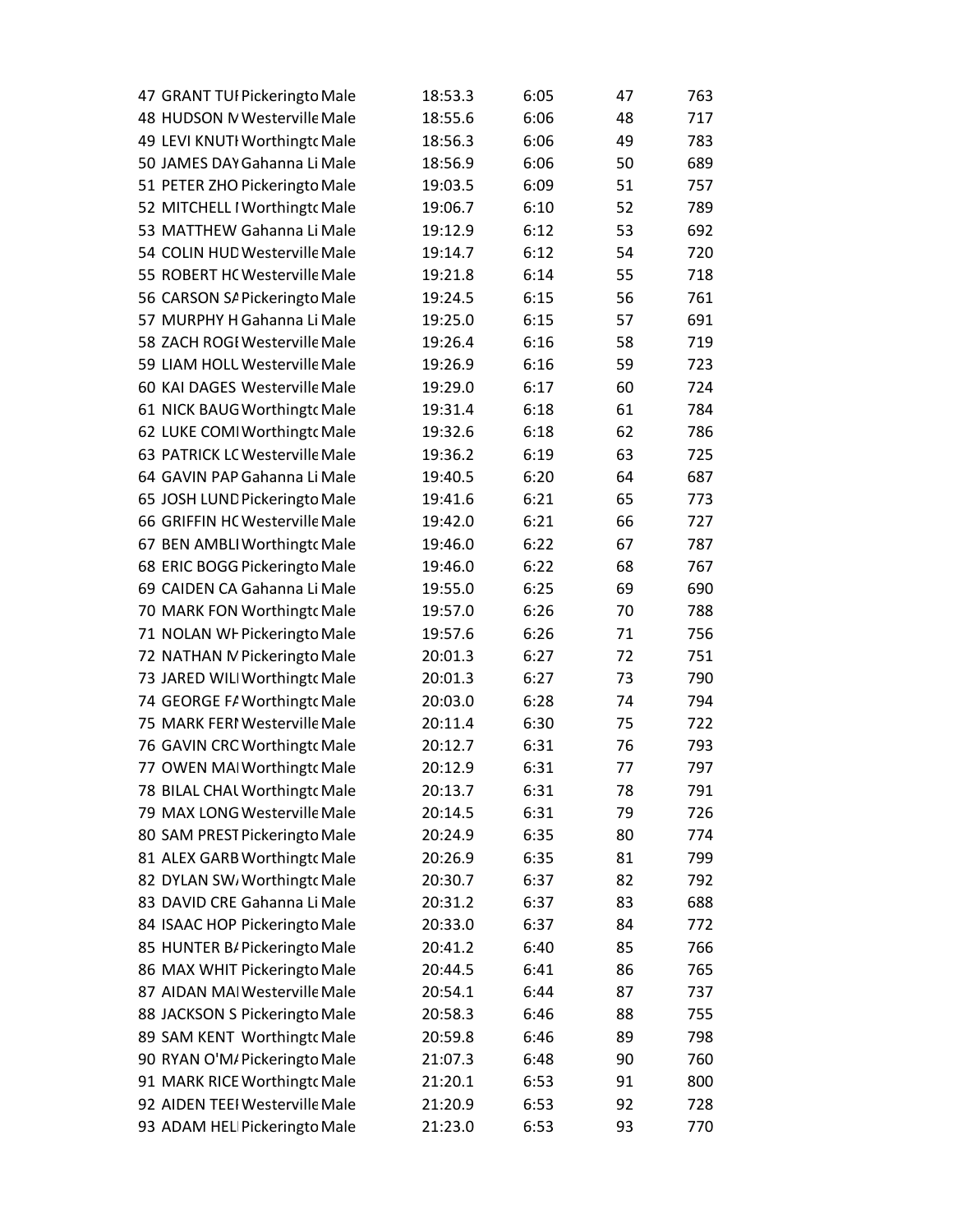| 94 AIDAN DAV Pickeringto Male                | 21:31.2 | 6:56  | 94  | 749 |
|----------------------------------------------|---------|-------|-----|-----|
| 95 ELIJAH ALP Worthingto Male                | 21:44.0 | 7:00  | 95  | 802 |
| 96 COLE NIEM Worthingto Male                 | 21:44.6 | 7:00  | 96  | 796 |
| 97 ZACH BAILI Worthingt cMale                | 22:03.8 | 7:07  | 97  | 795 |
| 98 SANTI PINZ Worthingto Male                | 22:09.6 | 7:08  | 98  | 807 |
| 99 SAAHIB MC Worthingto Male                 | 22:11.4 | 7:09  | 99  | 804 |
| 100 NATHAN F(Gahanna Li Male                 | 22:15.0 | 7:10  | 100 | 694 |
| 101 KYLE AUGS Westerville Male               | 22:15.3 | 7:10  | 101 | 736 |
| 102 ALEX CARD Westerville Male               | 22:18.3 | 7:11  | 102 | 729 |
| 103 BRYCE GOC Westerville Male               | 22:28.7 | 7:15  | 103 | 734 |
| 104 SEAN KIM Worthingt cMale                 | 22:29.3 | 7:15  | 104 | 801 |
| 105 VINCENT PIGahanna Li Male                | 22:29.8 | 7:15  | 105 | 696 |
| 106 CALEB PHIL Pickeringto Male              | 22:31.9 | 7:16  | 106 | 753 |
| 107 JACOB ROB Gahanna Li Male                | 22:40.8 | 7:18  | 107 | 695 |
| 108 JASON FER Pickeringto Male               | 22:46.2 | 7:20  | 108 | 768 |
| 109 MAX BRICK Pickeringto Male               | 22:49.6 | 7:21  | 109 | 748 |
| 110 GRANT SCI Westerville Male               | 22:56.2 | 7:23  | 110 | 732 |
| 111 JACOB WA! Westerville Male               | 23:01.0 | 7:25  | 111 | 733 |
| 112 ALEX BAUN Gahanna Li Male                | 23:01.9 | 7:25  | 112 | 693 |
| <b>113 JJ ZINK</b><br><b>Worthingto Male</b> | 23:02.9 | 7:26  | 113 | 805 |
| 114 MASON AR Westerville Male                | 23:05.1 | 7:26  | 114 | 735 |
| 115 BEN COUCI Gahanna Li Male                | 23:20.6 | 7:31  | 115 | 698 |
| 116 THOMAS N Pickeringto Male                | 23:20.9 | 7:31  | 116 | 759 |
| 117 IVAN CHIVI Worthingto Male               | 23:21.6 | 7:32  | 117 | 806 |
| 118 BEN RICTO Pickeringto Male               | 23:32.4 | 7:35  | 118 | 754 |
| 119 IAN VAWTI Pickeringto Male               | 23:40.0 | 7:38  | 119 | 771 |
| 120 RYAN WAS Westerville Male                | 23:42.0 | 7:38  | 120 | 731 |
| 121 SAMUEL HI Worthingt cMale                | 23:53.8 | 7:42  | 121 | 808 |
| 122 MAX PICCC Gahanna Li Male                | 24:01.5 | 7:44  | 122 | 700 |
| 123 BRIAN STRI Worthingto Male               | 24:12.0 | 7:48  | 123 | 803 |
| 124 LUCA POST Gahanna Li Male                | 24:16.7 | 7:49  | 124 | 699 |
| 125 DARIUS STI Gahanna Li Male               | 24:19.2 | 7:50  | 125 | 702 |
| 126 BRAYDEN \ Worthingto Male                | 24:34.0 | 7:55  | 126 | 809 |
| 127 KEEGAN OI Gahanna Li Male                | 24:35.3 | 7:55  | 127 | 701 |
| 128 ANDREW B Worthingt cMale                 | 24:57.6 | 8:03  | 128 | 811 |
| 129 ROBERSON Gahanna Li Male                 | 25:07.3 | 8:06  | 129 | 704 |
| 130 TYLER KON Gahanna Li Male                | 25:09.8 | 8:06  | 130 | 697 |
| 131 OWEN LINI Pickeringto Male               | 25:20.5 | 8:10  | 131 | 750 |
| 132 BLAKE WEI Gahanna Li Male                | 25:45.2 | 8:18  | 132 | 703 |
| 133 ISAIAH JOH Worthingt cMale               | 26:11.6 | 8:26  | 133 | 815 |
| 134 JACK HOUS Gahanna Li Male                | 26:41.1 | 8:36  | 134 | 705 |
| 135 TRISTAN DI Gahanna Li Male               | 26:42.2 | 8:36  | 135 | 706 |
| 136 TREY MILLE Worthingt cMale               | 26:50.5 | 8:39  | 136 | 810 |
| 137 SAM COM/ Gahanna Li Male                 | 29:36.2 | 9:32  | 137 | 707 |
| 138 HASSAN SH Worthingt cMale                | 29:46.5 | 9:36  | 138 | 812 |
| 139 LUKA BULA Worthingt cMale                | 30:43.5 | 9:54  | 139 | 813 |
| 140 JAKOB LEH Worthingto Male                | 32:26.9 | 10:27 | 140 | 814 |